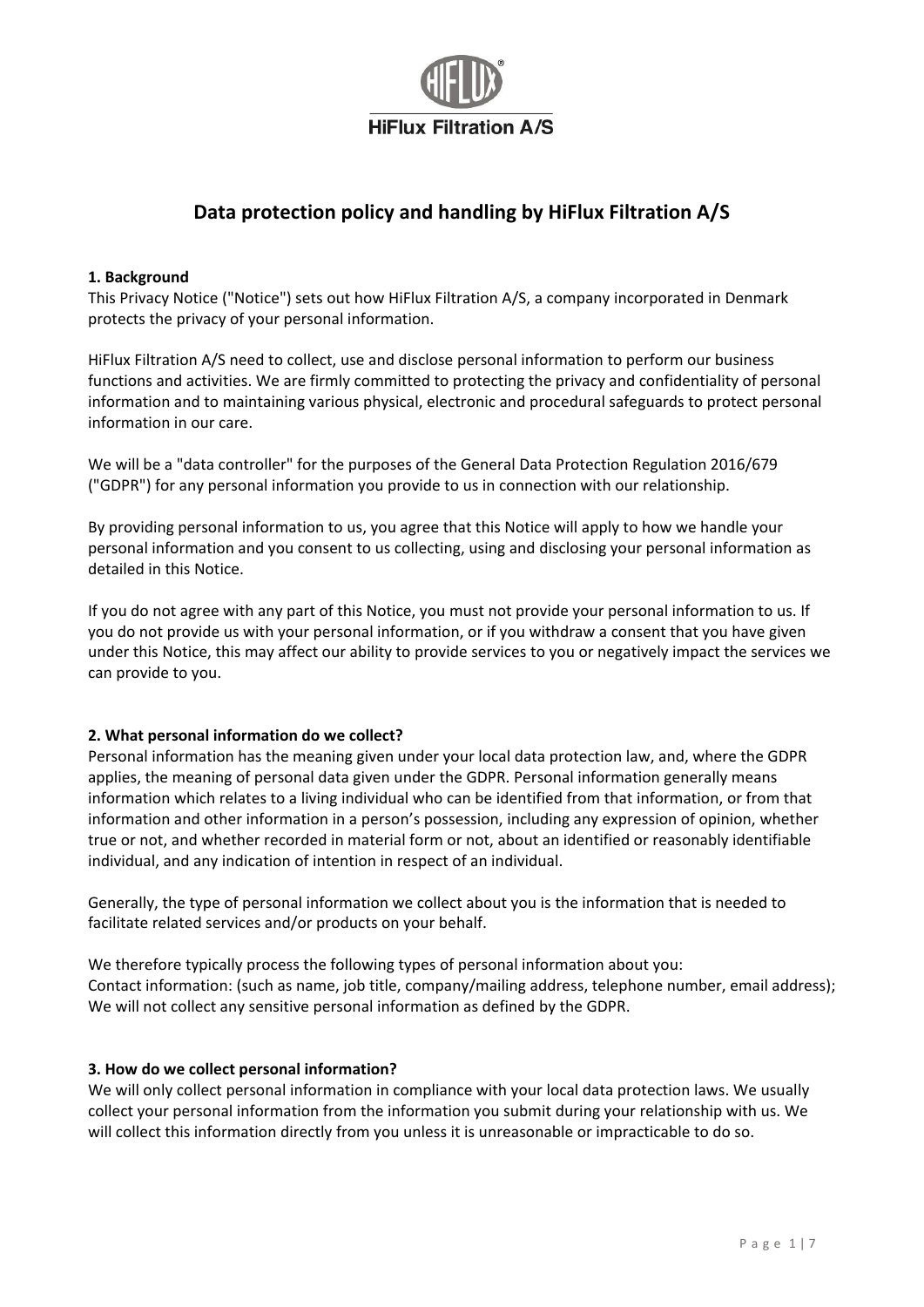

#### **Generally, this collection will occur:**

when you deal with us either in person, by telephone, letter, email; when you visit any of our websites; or when you connect with us via social media.

#### **We may collect personal information about you:**

when you purchase or make enquiries about our products and services; when you subscribe to receive marketing from us (e.g. e-newsletters); when you request brochures or other information from us; or when you provide information, or use our services, on social media.

Unless you choose to do so under a pseudonym or anonymously, we may also collect your personal information (other than sensitive information) when completing surveys or provide us with feedback.

In some circumstances, it may be necessary for us to collect personal information about you from a third party. This includes where a person makes an inquiry on your behalf which includes the request for information i.e. quotations, marketing material or technical information. Where this occurs, we will rely on the authority of the person making the request to act on behalf of you.

Where you make an inquiry for information on behalf of another person (e.g. a quotation, marketing or technical material for a colleague or employee), you agree you have obtained the consent of the other person for HiFlux Filtration A/S to collect, use and disclose the other person's personal information in accordance with this Notice and that you have otherwise made the other person aware of this Notice.

You should let us know immediately if you become aware that your personal information has been provided to us by another person without your consent or if you did not obtain consent before providing another person's personal information to us.

We make every effort to maintain the accuracy and completeness of your personal information which we store and to ensure all your personal information is up to date. However, you can assist us with this considerably by promptly contacting us if there are any changes to your personal information or if you become aware that we have inaccurate personal information relating to you (see section 13 below). We will not be responsible for any losses arising from any inaccurate, inauthentic, deficient or incomplete personal information that you, or a person acting on your behalf, provide to us.

## **4. How do we use your personal information?**

We will only process your information, where:

you have given your consent to such processing (which you may withdraw at any time, as detailed at section 8 below);

the processing is necessary to provide our services to you;

the processing is necessary for compliance with our legal obligations; and/or

the processing is necessary for our legitimate interests or those of any third-party recipients that receive your personal information (as detailed in sections 5 and 6 below).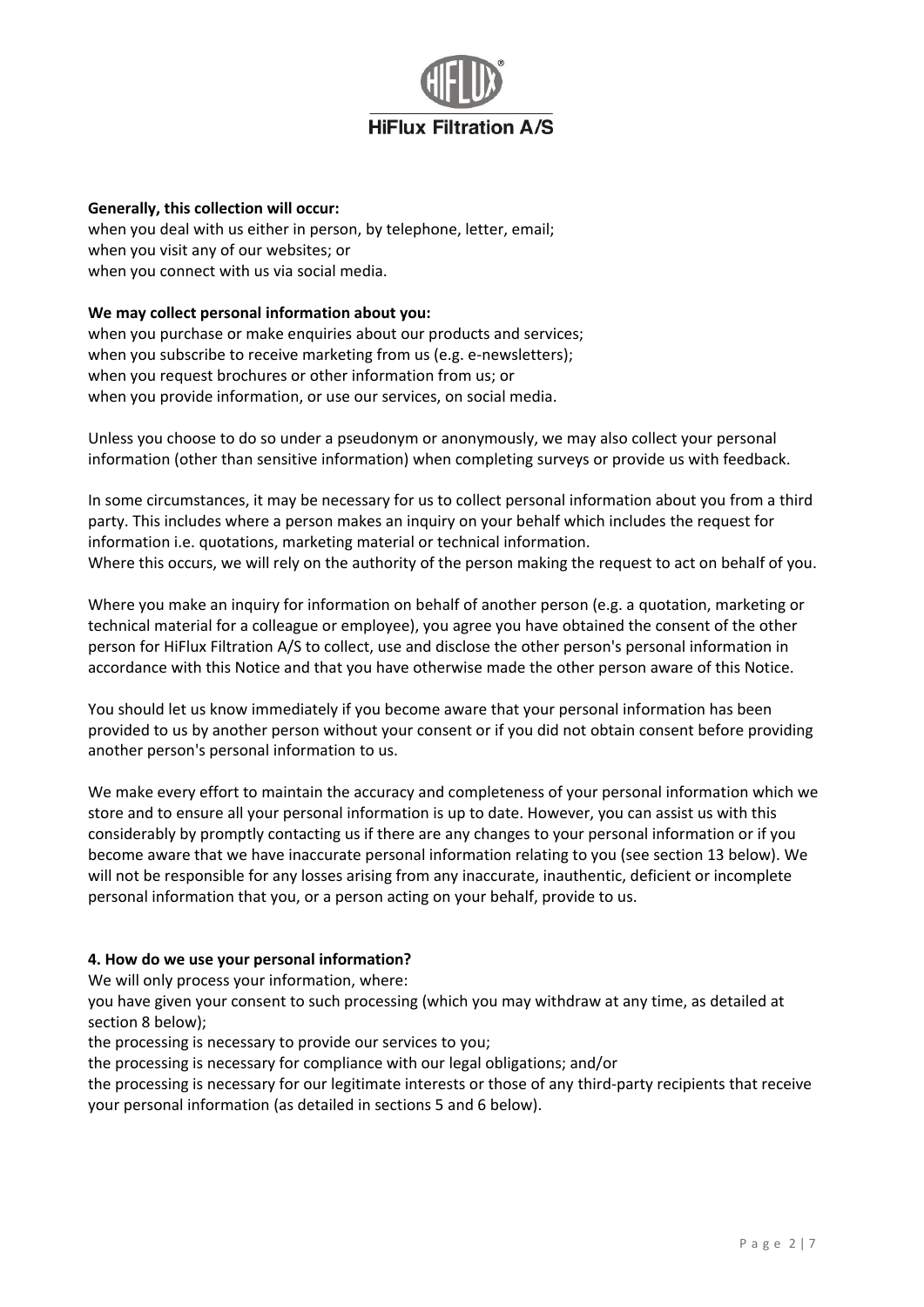

In detail: Where you contact us in relation making an inquiry, order or query, the purpose for which we collect your personal information is generally to provide you with the requested response, advice and/or to assist you with our products and services.

We will only use your personal information to send electronic marketing materials to you (including enewsletters, email, SMS, MMS and iM) if you have opted-in to receive them.

You can subscribe to receive e-newsletters and other electronic promotional/marketing materials by following the relevant links on our website or requesting one of our consultants to do so for you.

Should you no longer wish to receive promotional/marketing material from us, participate in market research or receive other types of communication from us, please refer to the "Feedback / Complaints / Contact" section below (section 13).

You can unsubscribe from receiving electronic marketing materials by following the unsubscribe prompt in your email, SMS, MMS, iM or other form of electronic marketing. Please also see the "Your rights" section of this Notice to learn about your ability, at any time, to opt out. (section 8 below).

## **5. Is personal information disclosed to third parties?**

We do not and will not sell, rent out or trade your personal information. We will only disclose your personal information to third parties in the ways set out in this Notice and as set out below, and in accordance with your local data protection laws. Note that, in this Notice, where we say "disclose", this includes to transfer, share (including verbally and in writing), send, or otherwise make available or accessible your personal information to another person or entity.

Your personal information may be disclosed to the following types of third parties: our contractors, suppliers and service providers, including without limitation:

in each of the circumstances set out in section 4 ("How do we use your personal information?"); suppliers of IT based solutions that assist us in providing products and services to you (such as any external data hosting providers we may use);

publishers, printers and distributors of marketing material;

event and expo organisers;

marketing, market research, research and analysis and communications agencies;

mailing houses, freight services, courier services; and external business advisers (such as lawyers,

accountants, auditors and recruitment consultants);

service providers such as, hotels and others;

any third party to whom we assign or novate any of our rights or obligations;

your employer, where you are an employee of one of our corporate, business or government clients; as required or authorised by applicable law, and to comply with our legal obligations;

customs and immigration to comply with our legal obligations and any applicable customs/immigration requirements relating to our services;

government agencies and public authorities to comply with a valid and authorised request, including a court order or other valid legal process;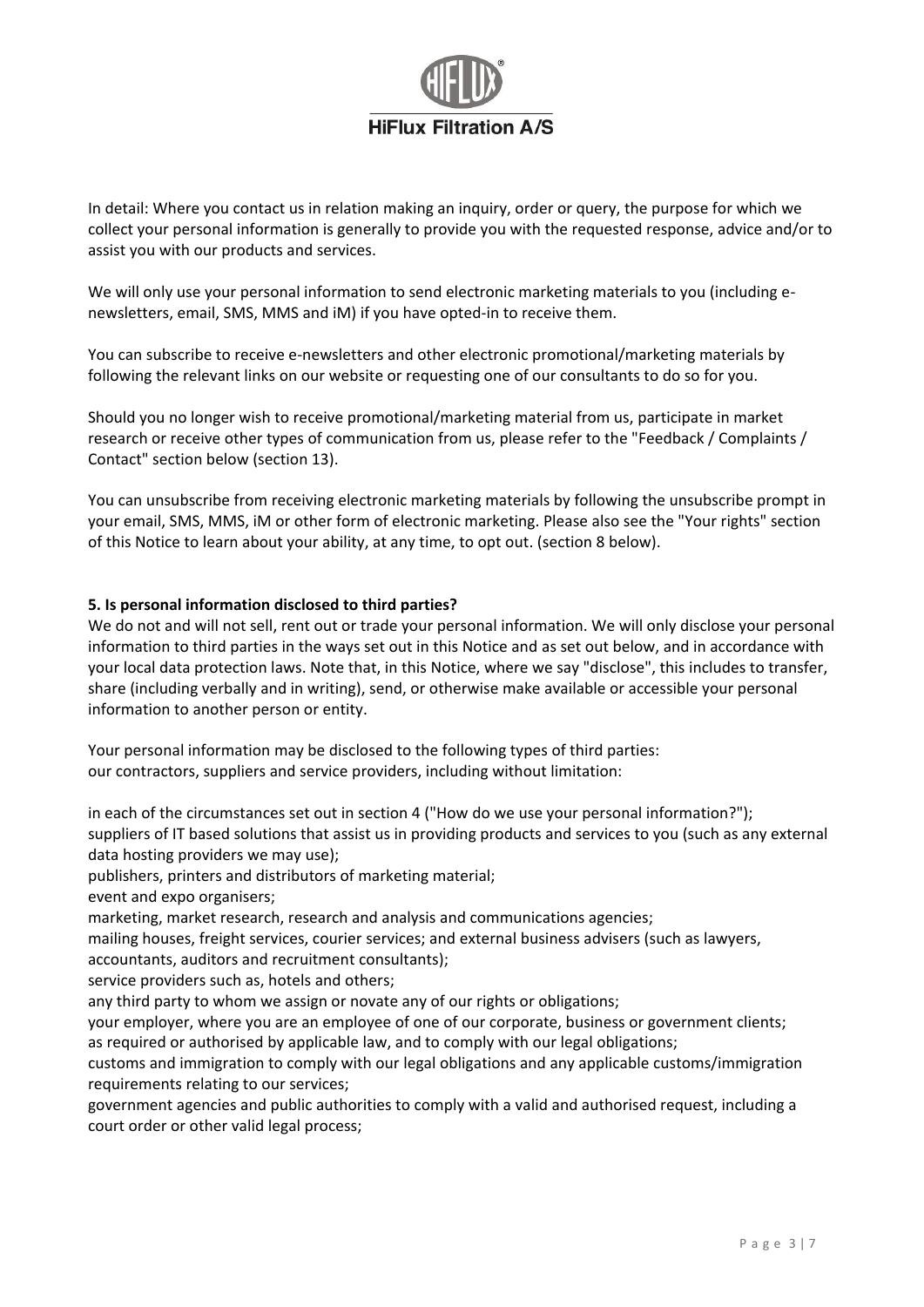

various regulatory bodies and law enforcement officials and agencies, including to protect against fraud and for related security purposes; and enforcement agencies where we suspect that unlawful activity has been or may be engaged in and the personal information is a necessary part of our investigation or reporting of the matter.

Other than the above, we will not disclose your personal information without your consent unless we reasonably believe that disclosure is necessary to lessen or prevent a threat to life, health or safety of an individual or to public health or safety or for certain action to be undertaken by an enforcement body (e.g. prevention, detection, investigation, prosecution or punishment of criminal offences), or where such disclosure is authorised or required by law (including applicable privacy / data protection laws).

On our websites, you may choose to use certain features that can be accessed through, or for which we partner with, other entities that are not otherwise affiliated with us. These features, which include social networking and geo-location tools, are operated by third parties, including social networks, and are clearly identified as such. These third parties may use or share personal information in accordance with their own privacy policies. We strongly suggest you review the third parties' privacy policies if you use the relevant features.

#### **6. Is personal information transferred overseas?**

We may disclose your personal information to certain overseas recipients, as set out below. We will ensure that any such international transfers are either necessary for the performance of a contract between you and the overseas recipient or are made subject to appropriate or suitable safeguards as required by your local data protection laws (e.g. GDPR). We will provide you with copies of the relevant safeguard documents on request (see section 13 below).

We may also disclose your personal information to third parties located overseas for the purpose of performing transportation services, including the storage and processing of transport and customs documentation. Generally, we will only disclose your personal information to these overseas recipients in connection with facilitation of your orders and/or to enable the performance of administrative and technical services by them on our behalf.

We use many different service providers all over the world, so it is not possible for us to set out in this Notice all the different countries to which we may send your personal information. However, if you have any specific questions about where or to whom your personal information will be sent, please refer to the "Feedback / Complaints / Contact" section below (section 13).

## **7. Security of information**

We are committed to safeguarding and protecting personal information and will implement and maintain appropriate technical and organisational measures to ensure a level of security appropriate to protect any personal information provided to us from accidental or unlawful destruction, loss, alteration, unauthorised disclosure of, or access to personal information transmitted, stored or otherwise processed.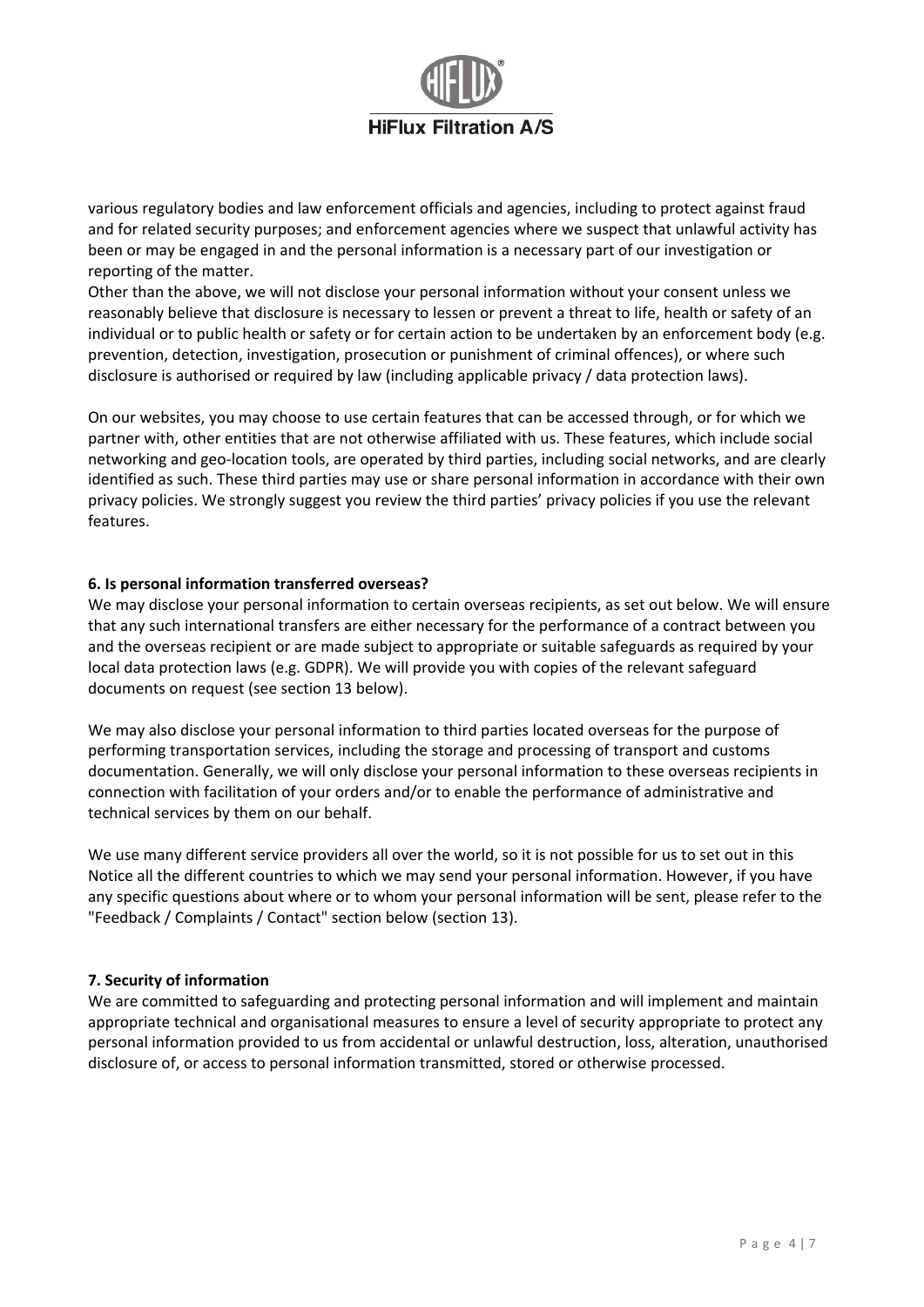

HiFlux Filtration A/S has implemented various physical, electronic and managerial security procedures in order to protect the personal information it holds from loss and misuse, and from unauthorised access, modification, disclosure and interference.

HiFlux Filtration will regularly review security technologies and will strive to protect your personal information as fully as we protect our own confidential information.

HiFlux Filtration is not responsible for any third party's actions or their security controls with respect to information that third parties may collect or process via their websites, services or otherwise.

We will destroy or de-identify personal information once we no longer require it for our business purposes, or as required by law.

# **8. Your rights in relation to the personal information we collect**

If you wish to:

update, modify, delete or obtain a copy of the personal information that we hold on you; or restrict or stop us from using any of the personal information which we hold on you, including by withdrawing any consent you have previously given to the processing of such information; or where any personal information has been processed on the basis of your consent or as necessary to perform a contract to which you are a party, request a copy of such personal information in a suitable format you can request this by emailing us at the address set out in section 13 below.

You will receive acknowledgement of your request and we will advise you of the timeframe within which you will receive your information pack.

We endeavour to respond to such requests within a two month or less, although we reserve the right to extend this period for complex requests.

We reserve the right to deny you access for any reason permitted under applicable laws. Such exemptions may include national security, corporate finance and confidential references. If we deny access or correction, we will provide you with written reasons for such denial unless it is unreasonable to do so and, where required by local data protection laws, will note your request and the denial of same in our records.

Further correspondence regarding your request should only be made in writing to the Data Protection Officer at the address set out in section 13 below.

Please note that, if you request that we restrict or stop using personal information we hold on you, or withdraw a consent you have previously given to the processing of such information, this may affect our ability to provide services to you or negatively impact the services we can provide to you.

You must always provide accurate information and you agree to update it whenever necessary. You also agree that, in the absence of any update, we can assume that the information submitted to us is correct, unless we subsequently become aware that it is not correct.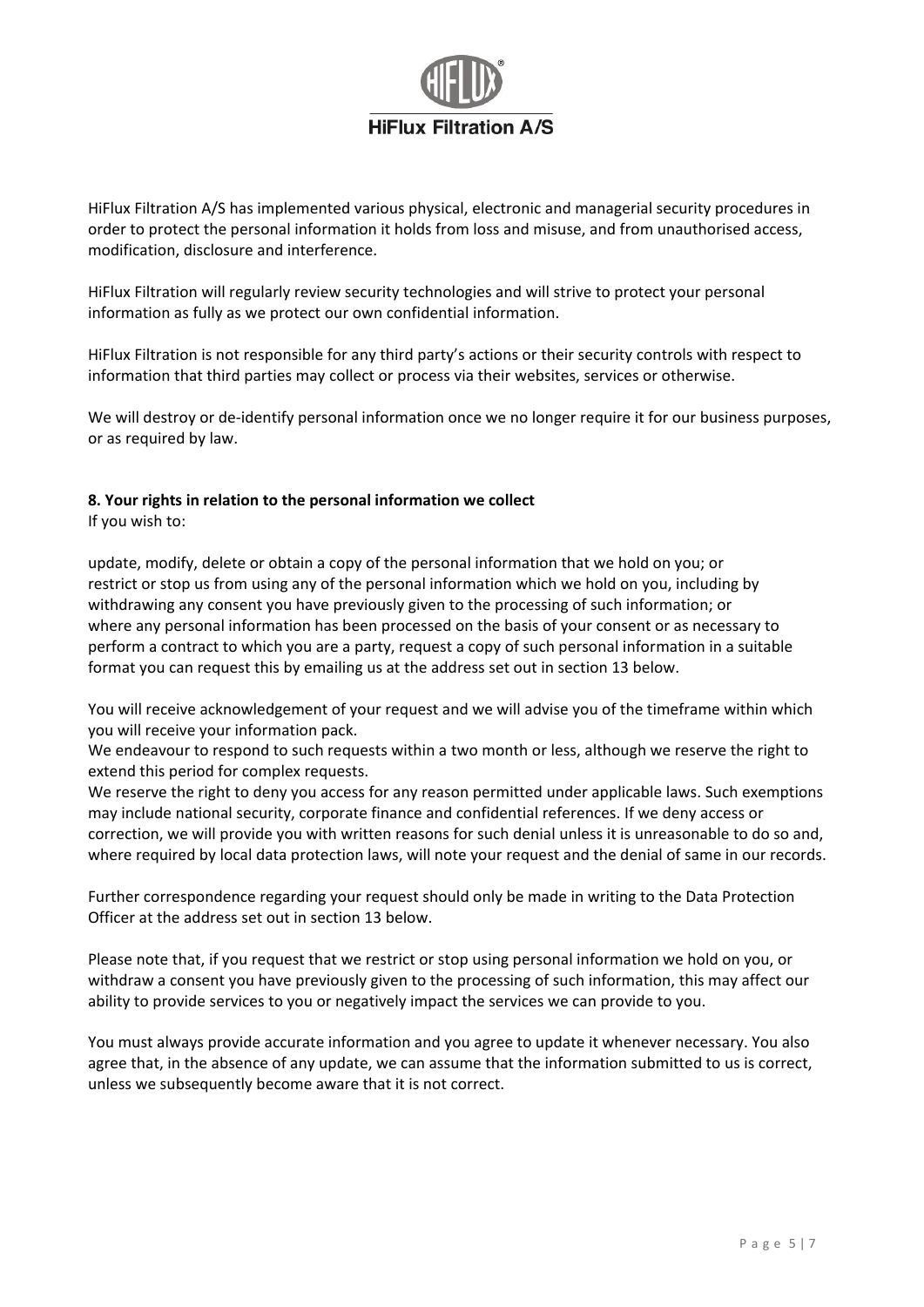

You can at any time tell us not to send you marketing communications by email by clicking on the unsubscribe link within the marketing emails you receive from us or by contacting us as indicated below (section 13).

In any of the situations listed above, we may request that you prove your identity by providing us with a copy of a valid means of identification for us to comply with our security obligations and to prevent unauthorised disclosure of personal information.

We reserve the right to charge you a reasonable administrative fee for any manifestly unfounded or excessive requests concerning your access to your personal information, and for any additional copies of the personal information you request from us.

## **9. Social Media Integrations**

Our websites and mobile applications may use social media features and widgets (such as "Like" and "Share" buttons/widgets) ("SM Features"). These are provided and operated by third party companies (e.g. Facebook) and either hosted by a third party or hosted directly on our website or mobile application. SM Features may collect information such as the page you are visiting on our website/mobile application, your IP address, and may set cookies to enable the SM Feature to function properly.

If you are logged into your account with the third-party company, then the third party may be able to link information about your visit to and use of our website or mobile application to your social media account with them.

Similarly, your interactions with the SM Features may be recorded by the third party. In addition, the thirdparty company may send us information in line with their policies, such as your name, profile picture, gender, friend lists and any other information you have chosen to make available, and we may share information with the third-party company for the purposes of serving targeted marketing to you via the third party social media platform.

You can manage the sharing of information and opt out from targeted marketing via your privacy settings for the third party social media platform.

Your interactions with these SM Features are governed by the privacy policy of the third-party company providing them. For more information about the data practices of these third-party companies, and to find out more about what personal information is collected about you and how the third party uses such personal information, please refer to their privacy policy directly.

## **10. IP addresses**

When you access our website, use any of our mobile applications or open electronic correspondence or communications from us, our servers may record data regarding your device and the network you are using to connect with us, including your IP address. An IP address is a series of numbers which identify your computer, and which are generally assigned when you access the internet.

We may use IP addresses for system administration, investigation of security issues and compiling anonymised data regarding usage of our website and/or mobile applications.